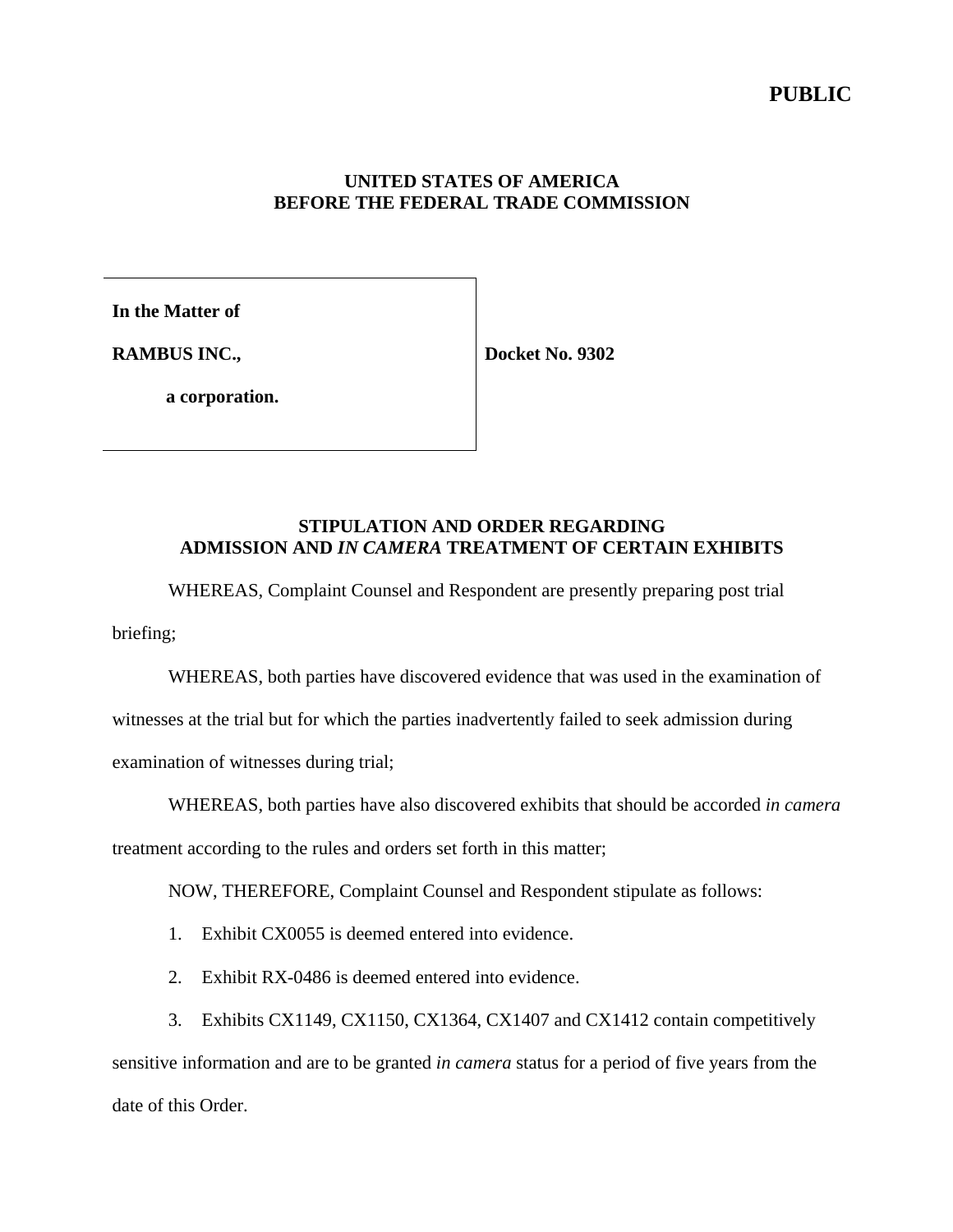Counsel for Rambus has consented to the filing of this Stipulation and Order Regarding

Admission and *In Camera* Treatment of Certain Exhibits and to Complaint Counsel's

representation that Rambus concurs in all respects with the proposed order attached hereto.

DATED: September 29, 2003

\_\_\_\_\_\_\_\_\_\_\_\_\_\_\_\_\_\_\_\_\_\_\_\_\_\_\_

M. Sean Royall Geoffrey D. Oliver BUREAU OF COMPETITION FEDERAL TRADE COMMISSION Washington, D.C. 20580 (202) 326-3663 (202) 326-3496 (facsimile)

COUNSEL SUPPORTING THE COMPLAINT

Gregory P. Stone Steven M. Perry Peter A. Detre Sean P. Gates MUNGER, TOLLES & OLSON LLP 355 South Grand Avenue, 35th Floor Los Angeles, California 90071-1560 (213) 683-9100

COUNSEL FOR RESPONDENT RAMBUS INC.

# **O R D E R**

## IT IS SO ORDERED.

Chief Administrative Law Judge Stephen J. McGuire

\_\_\_\_\_\_\_\_\_\_\_\_\_\_\_\_\_\_\_\_\_\_\_\_\_\_\_\_\_\_\_\_\_\_\_\_